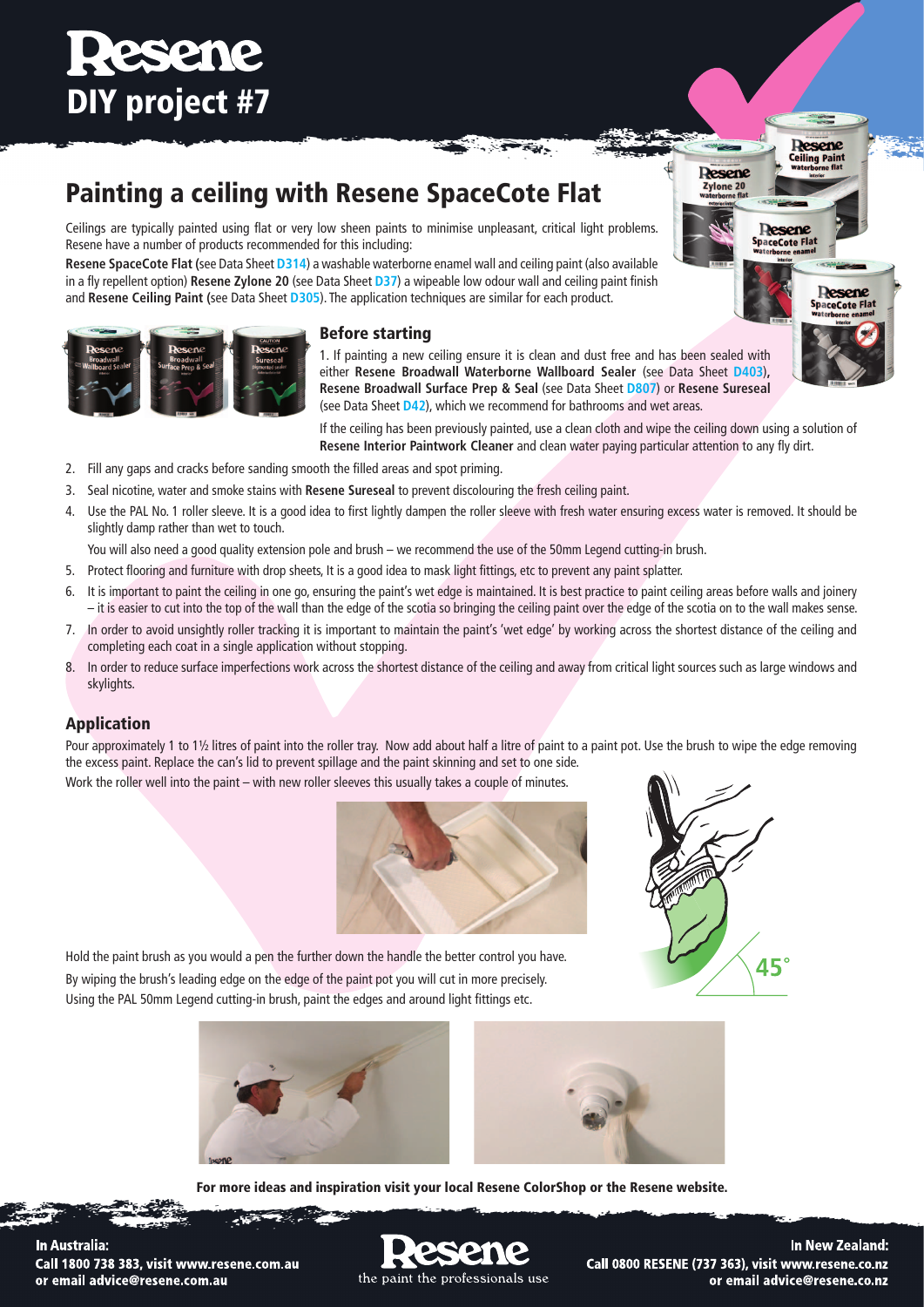# **Resente** DIY project #7

## Continued >>

There is no ideal direction to follow when cutting-in however generally right handed people prefer to follow a left to right direction while left handed people a right to left direction.

Aim to complete approx 40-50cm each time – laying off the paint as you progress. Start each area about 15cm from the edge and work the paint back to the just completed area before continuing along the scotia. This ensures an equal amount of paint is applied.



 $\tau_{\rm H}$  .



Attach the extension handle and work the roller into paint – the better quality aluminium handles are easier to use and do not flex like a wooden handle.



Begin in the corner closest to any critical light sources.

Lay the roller onto the ceiling back from the corner and out from the edge and roll back towards the corner distributing the paint across the ceiling and getting as close as practicable to the edges.



Aim to complete approx 1 m<sup>2</sup> for each roller load (based on using a 230 mm PAL No.1 roller sleeve).



Unlike wall areas ceilings are typically layed-off as the painter progresses. Lay-off each completed section into the previous section. Progress along the wall, taking care to lay-off in the same direction.

When approaching the edges and sides of the ceiling manipulate the roller to get as close as possible. This helps ensure a consistent roller texture on the ceiling, helping to eliminate patchiness and picture framing (the finish difference between brushed and rolled areas).

For more ideas and inspiration visit your local Resene ColorShop or the Resene website.



In New Zealand: Call 0800 RESENE (737 363), visit www.resene.co.nz or email advice@resene.co.nz

In Australia: Call 1800 738 383, visit www.resene.com.au or email advice@resene.com.au